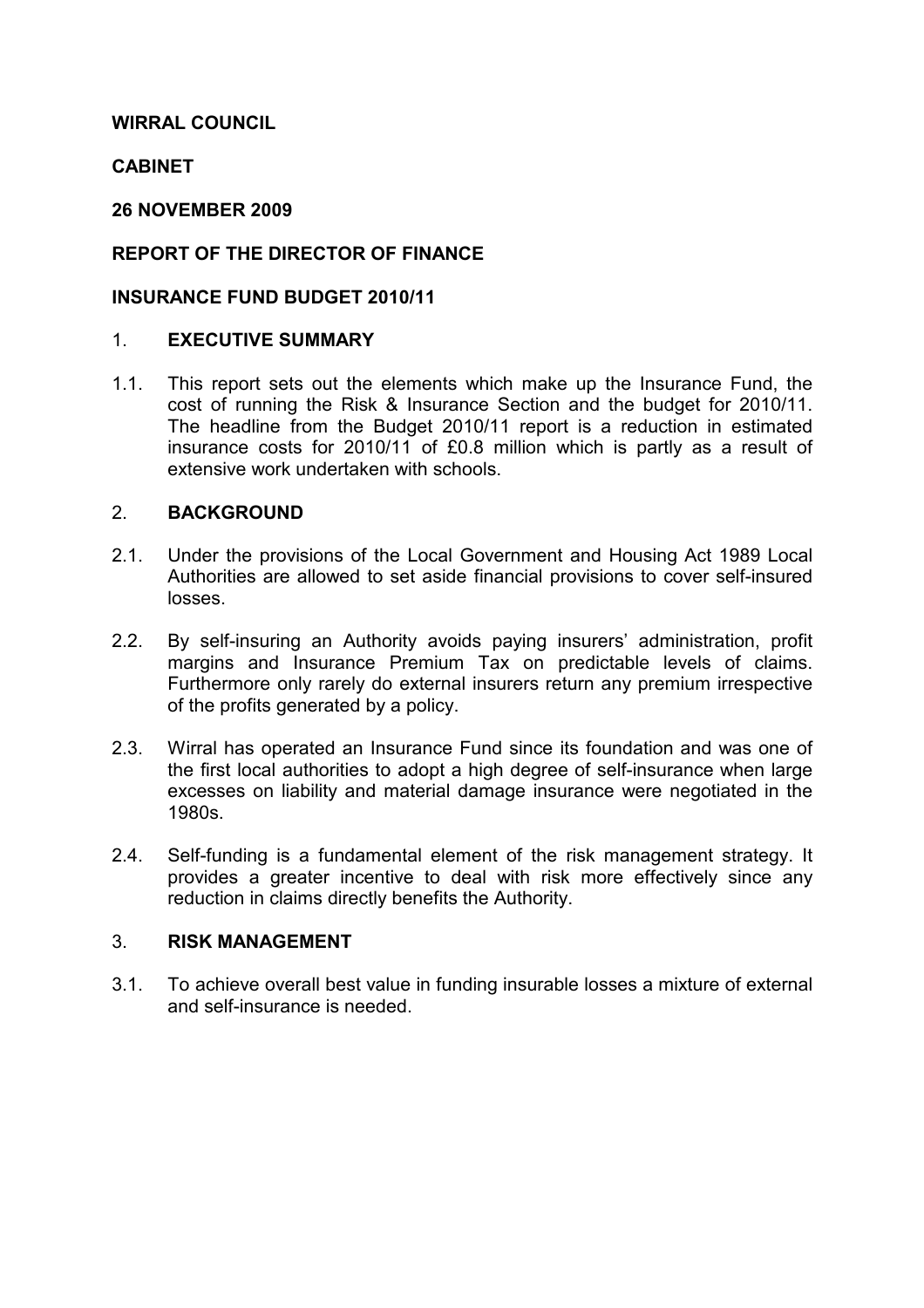- 3.2. The Authority wholly self-insures those risks that have the capacity to generate low value losses. In respect of risks that have the potential to produce catastrophic losses, the Council undertakes to meet the cost of all claims in any given year up to an agreed figure. Insurers meet all costs above this sum.
- 3.3. External insurance premiums are met by the Insurance Fund and are recharged to departments together with self-insurance premiums.

#### 4. SELF FUNDED RISKS

4.1. Detailed below are the principal risks for which the Council currently selfinsures together with the maximum sum the Council might have to pay for losses in any given financial year. It should be noted that expenditure in respect of claims for a given year will be spread over several subsequent years.

## 4.2. TYPE OF INSURANCE ANNUAL AGGREGATE

| <b>DEDUCTIBLE</b> |
|-------------------|
| £3,600,000        |
| £ 500,000         |
|                   |
| £1,000,000        |
| £ 200,000         |
| 25,000<br>£       |
| Unlimited         |
| Unlimited         |
|                   |

#### 5. CLAIMS AND PREMIUMS

5.1. A comparison of the premiums charged and claims incurred in recent years in respect of the three principal risks covered by the Insurance Fund follows. The premiums and claims for the years in question are highlighted.

#### a. COMBINED LIABILITY

 This policy was placed with Zurich Municipal on 1 April 2005, following a competitive tender. At present the contract is subject to a Long Term Agreement which expires on 31 March 2010 and a tendering process is underway. Whilst this means that external premiums for 2010/11 onwards are uncertain the expectation is that they will continue at a similar level. Insurance Fund contributions are reviewed annually and have fallen sharply in recent years because of sustained and significant improvements in the claims experience brought about by more effective management of liability risk and a robust attitude to claims management. This has enabled the level of self-insurance to be negotiated down from a peak of £7.1 million in 2005/06 to the current level of £3.6 million.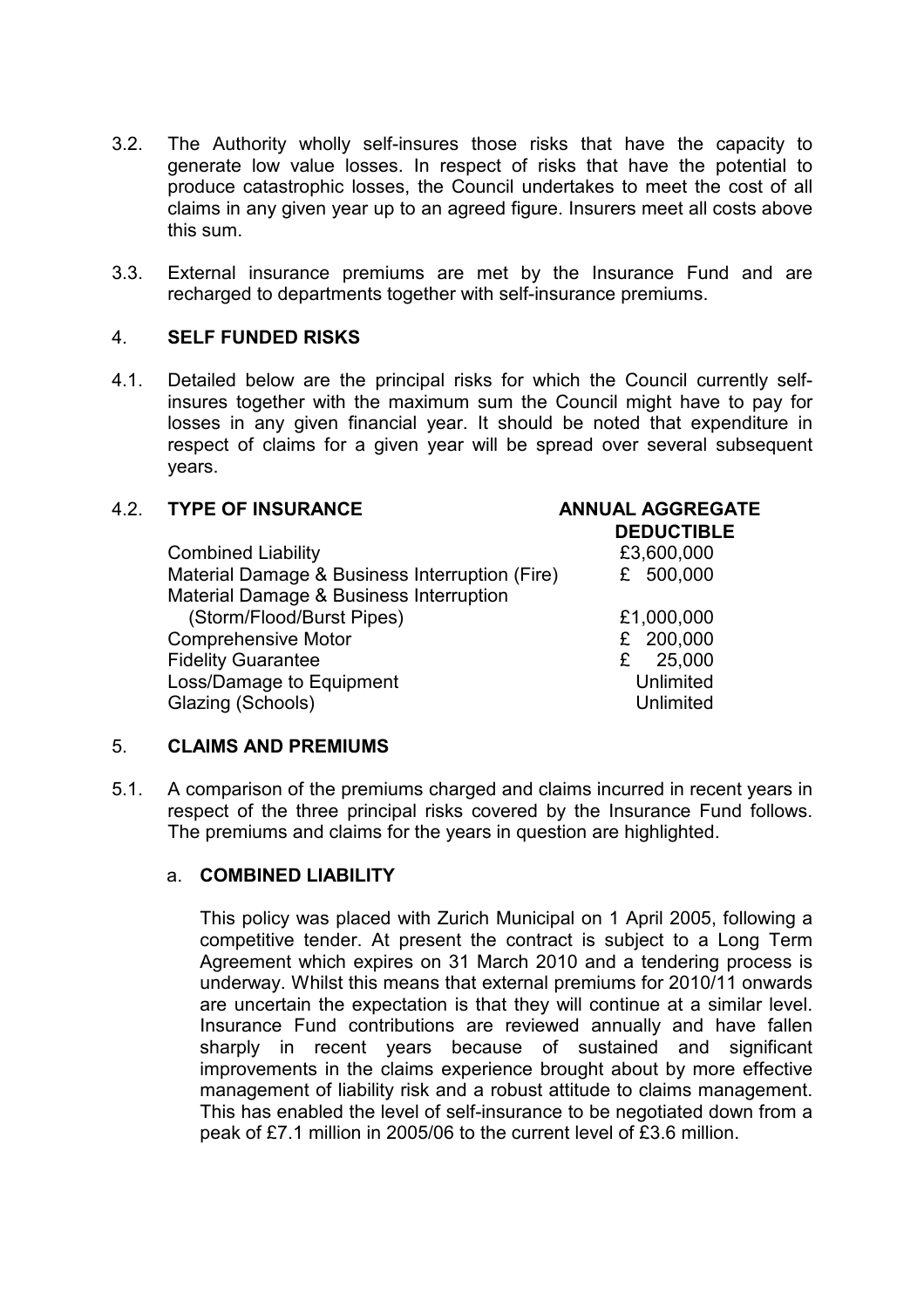|         | <b>Premium</b>  |           | <b>Expected final costs</b> |  |
|---------|-----------------|-----------|-----------------------------|--|
| Year    | <b>External</b> | Insurance | (90% level of certainty)    |  |
|         | Insurance**     | Fund      |                             |  |
|         | £000            | £000      | £000                        |  |
| 2004/05 | 360             | 6,000     | 893                         |  |
| 2005/06 | 286             | 4,000     | 1,100                       |  |
| 2006/07 | 314             | 3,250     | 1,586                       |  |
| 2007/08 | 236             | 3,300     | 2,860                       |  |
| 2008/09 | 261             | 3,200     | 3,200                       |  |
| 2009/10 | 270             | 2,800     | N/K                         |  |
| 2010/11 | 285             | 2,100     | N/K                         |  |

\*\* Exclusive of claims handling charges.

# b. MATERIAL DAMAGE & BUSINESS INTERRUPTION

 The material damage policy was tendered in 2008 with the result being an extension of cover to include damage from storm flood and burst pipes and business interruption losses. The contract is subject to a Long Term Agreement which lasts until June 2013. The expectation is that premium rates will continue at the existing level. Insurance Fund contributions are reviewed annually and rose before 2006/07 to recover a shortfall caused by large losses sustained in the 2003/04 insurance period. Contributions fell significantly in 2007/08 and despite the Insurance Fund taking on an increased exposure through the extensions of cover the level of contribution is being reduced further in 2010/11.

|         | <b>Premiums</b> |           | <b>Expected final costs</b> |           |  |
|---------|-----------------|-----------|-----------------------------|-----------|--|
| Year    | <b>External</b> | Insurance | <b>External</b>             | Insurance |  |
|         | Insurance       | Fund      | <b>Insurer</b>              | Fund      |  |
|         | £000            | £000      | £000                        | £000      |  |
| 2005/06 | 338             | 570       | 0                           | 80        |  |
| 2006/07 | 318             | 570       | 0                           | 32        |  |
| 2007/08 | 328             | 340       | 0                           | 42        |  |
| 2008/09 | 382             | 340       | 68                          | 159       |  |
| 2009/10 | 384             | 330       | N/K                         | N/K       |  |
| 2010/11 | 371             | 300       | N/K                         | N/K       |  |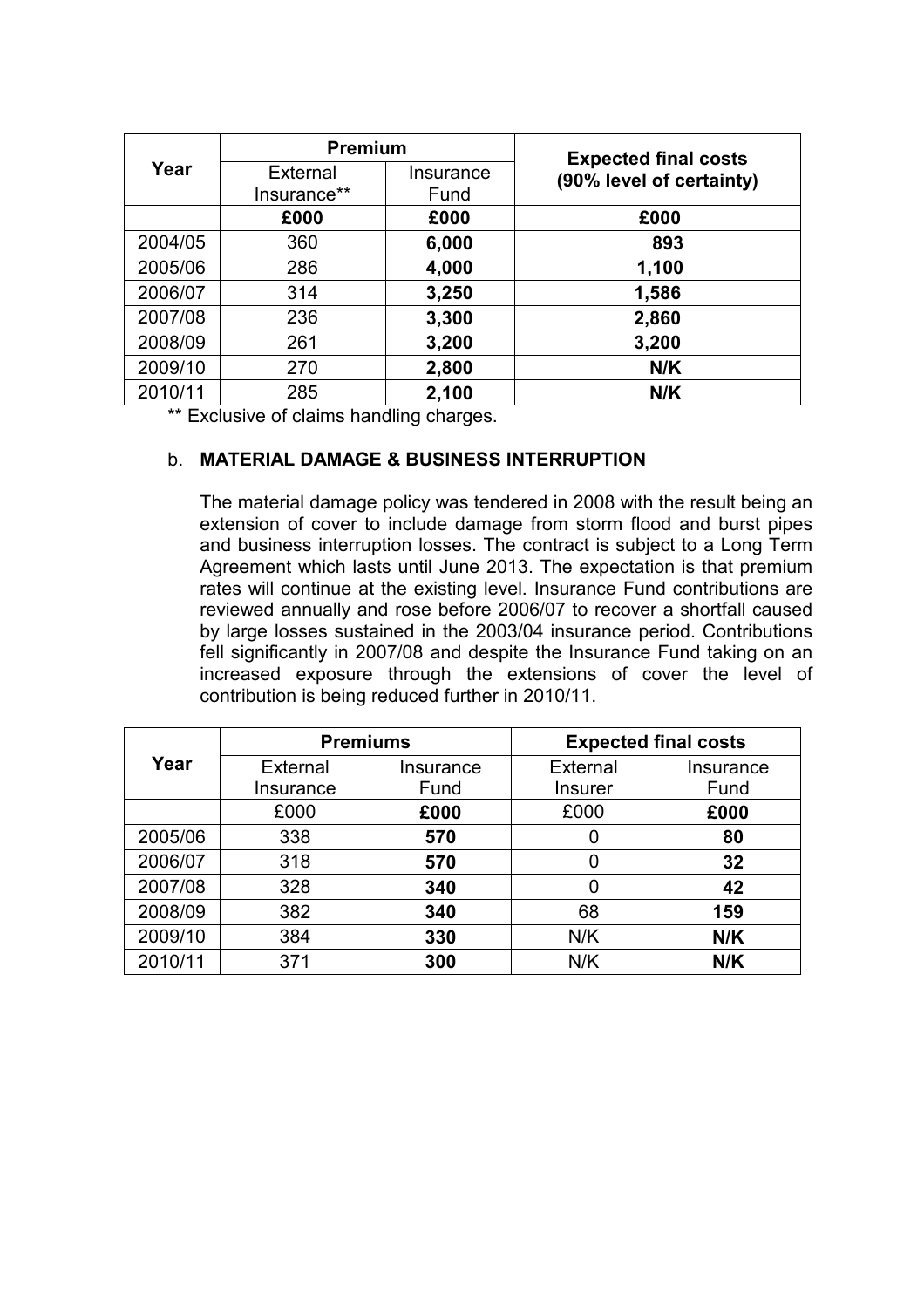# c. COMPREHENSIVE MOTOR

 This policy was placed with Zurich Municipal on 1 April 2009, following a competitive tender. The contract is subject to a Long Term Agreement that lasts until 31 March 2012. As such no significant change in the external premium is anticipated for 2010/11. Departments contribute a minimum of £500 for damage incurred to their own vehicles and any third party claims, the excess level varying according to the risk profile of the driver. The Insurance Fund contribution is reviewed annually and is also being reduced for 2010/11.

|         | <b>Premium</b>               |                   | <b>Expected final costs</b> |                     |                |
|---------|------------------------------|-------------------|-----------------------------|---------------------|----------------|
| Year    | <b>External</b><br>Insurance | Insurance<br>Fund | Department                  | Insurance<br>. Fund | <b>Insurer</b> |
|         | £000                         | £000              | £000                        | £000                | £000           |
| 2005/06 | 49                           | 81                | 43                          | 90                  |                |
| 2006/07 | 52                           | 81                | 35                          | 103                 |                |
| 2007/08 | 55                           | 81                | 32                          | 58                  |                |
| 2008/09 | 49                           | 81                | 30                          | 79                  |                |
| 2009/10 | 50                           | 90                | N/K                         | N/K                 | N/K            |
| 2010/11 | 44                           | 65                | N/K                         | N/K                 | N/K            |

# 6. OTHER

6.1. In addition to the three main classes of insurance the Authority also procures external insurance for smaller risks such as loss of money, fidelity guarantee and loss or damage to ICT equipment and self-insures other risks including loss of equipment and damage to glazing. These risks generate a modest level of losses and the premiums remain fairly stable over a period of years.

#### 7. PROVISIONS

- 7.1 Many claims are not settled within the financial year in which they arise. In the case of legal liabilities, claims may not even be reported in the year in which an incident occurs. Thus the total cost of all claims relating to a given year will be spread over several subsequent financial years.
- 7.2. Provisions have to be made in respect of losses previously incurred but which will be settled in future financial years. Without such provisions the Council would not have the funds available to meet these future claims costs.
- 7.3. The provisions are based on claims data held by the Risk & Insurance Section taken at the end of each financial year. After rising between 2001/02 and 2004/05 they have fallen significantly each year since 2005/06.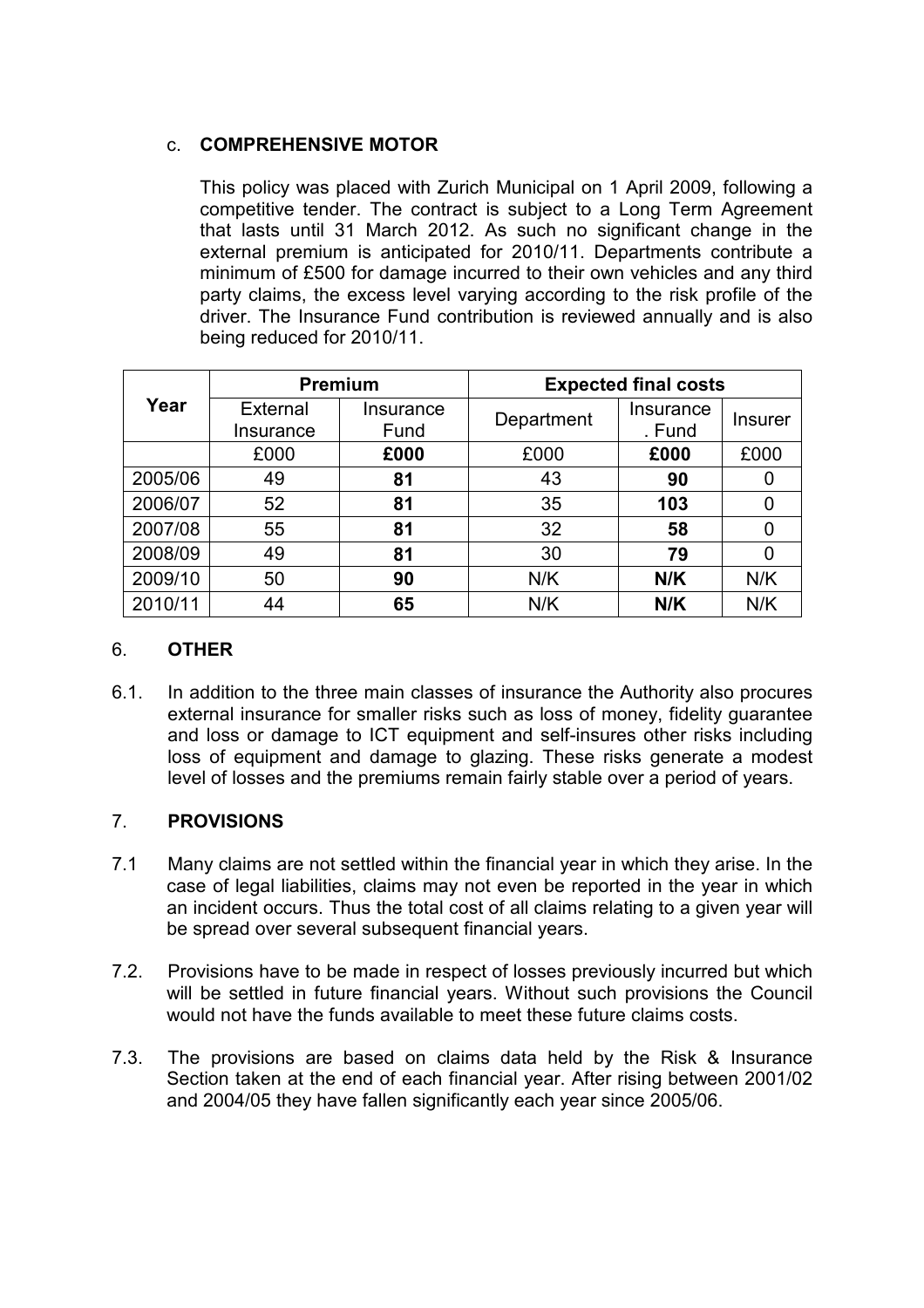- 7.4. A funding study is now being undertaken by professional actuaries every two years to evaluate whether the sum held to meet liability losses is sufficient and also the sum needs to be invested to meet the costs of current claims.
- 7.5. In the intervening year this study is undertaken by officers, and the 2009 internal evaluation considered the adequacy of the sums held to meet liability losses. A professional judgement was also made for the other classes of insurance. In addition to considering the adequacy of provisions for losses in previous years the evaluation addressed the issue of the sum needing to be invested in the Insurance Fund to meet the cost of claims for the current year.
- 7.6. The 2009 evaluation showed that the continued improvements in our ability to defend claims, which released £2.975 million to Council balances during 2008/09, had been sustained. The Insurance Fund Annual Report to Cabinet on 25 June 2009 stated that there was a significant surplus in the provisions held for Property insurance losses and Cabinet agreed to transfer to General Fund balances the surplus in the provisions at 31 March 2009 of £2,106,000.

| <b>Class</b>          | <b>Provisions</b>         | <b>Transferred to</b>      |                         |
|-----------------------|---------------------------|----------------------------|-------------------------|
|                       | <b>Actual</b><br>31/03/09 | <b>Revised</b><br>31/03/09 | <b>General Balances</b> |
| Combined<br>Liability | £11,620,700               | £11,620,700                | £0                      |
| Property              | £4,106,400                | £2,000,000                 | £2,106,000              |
| Motor                 | £274,900                  | £274,900                   | £0                      |
| <b>Total</b>          | £16,002,000               | £13,895,600                | £2,106,000              |

# 8. LIABILITY CLAIMS FUNDING

- 8.1. At present provisions for liability losses are based on a 90% chance that the actual outcome will be less than the worst reserves. At the time of the last formal actuarial study in 2008 there was concern that the unprecedented turbulence in claims patterns experienced by Wirral might have been skewing the results of the study towards unrealistically low sums. Also some uncertainty remained as to whether the low level of new claims reported would be sustained. It was concluded that the cautious approach to funding was therefore justified.
- 8.2. The results of the next formal actuarial study to be commissioned will be available in mid-2010 and will be based on claims data as at 31 March 2010.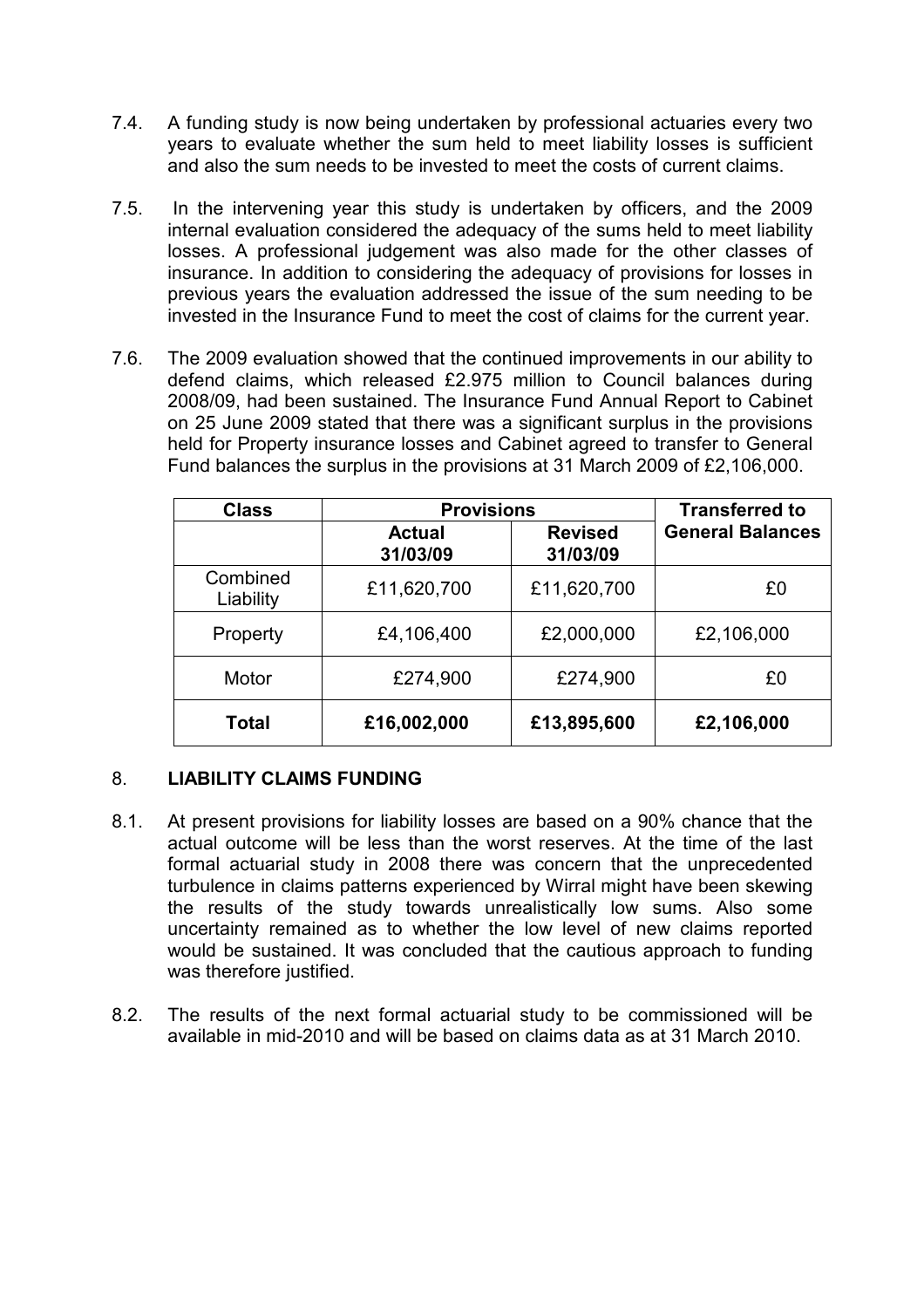### 9. ADMINISTRATION

- 9.1. In addition to promoting the effective management of risk within the Authority the Risk and Insurance Section places and administers all external insurance policies, manages the Insurance Fund and oversees the handling of all claims.
- 9.2. A new insurance broking contract was awarded to Griffiths & Armour in November 2008 and this fixed price contract will run until 30 November 2010.
- 9.3. The costs of the Risk & Insurance Section are charged to the Insurance Fund and are recharged to departments in the form of a percentage overhead on insurance premia. For 2010/11 the relevant percentage will be approximately 8.3%. This is higher than for 2009/10 as a consequence of the reduction in estimated premia which has been achieved through the work of the section, and others, in reducing the number of claims submitted and also increasing the repudiation rates for those claims that are submitted.
- 9.4. Below is a breakdown of the estimated costs of the section for 2010/11.

| Staffing & overheads          | £282,500 |
|-------------------------------|----------|
| Insurance Brokers & Actuaries | £ 20,000 |
| Total                         | £302,500 |

9.5 The section comprises four full time and one part time employees. In an informal benchmarking exercise undertaken earlier this year both the size and cost of the Wirral team compared favourably with the other Merseyside authorities. Taken in context the significant results achieved in recent years, in terms of wider cover at lower cost and a vastly improved claims experience, have been delivered by a small team.

#### 10. INSURANCE FUND BUDGET 2010/11

10.1. The table below shows the estimated budget for 2010/11 compared with the base budget for 2009/10.

|                     | 2009/10 Base<br>£000 | 2010/11 Base<br>£000 |
|---------------------|----------------------|----------------------|
| <b>Schools</b>      | 1,560                | 1,210                |
| <b>General Fund</b> | 3,184                | 2,752                |
| Total               | 4,744                | 3,962                |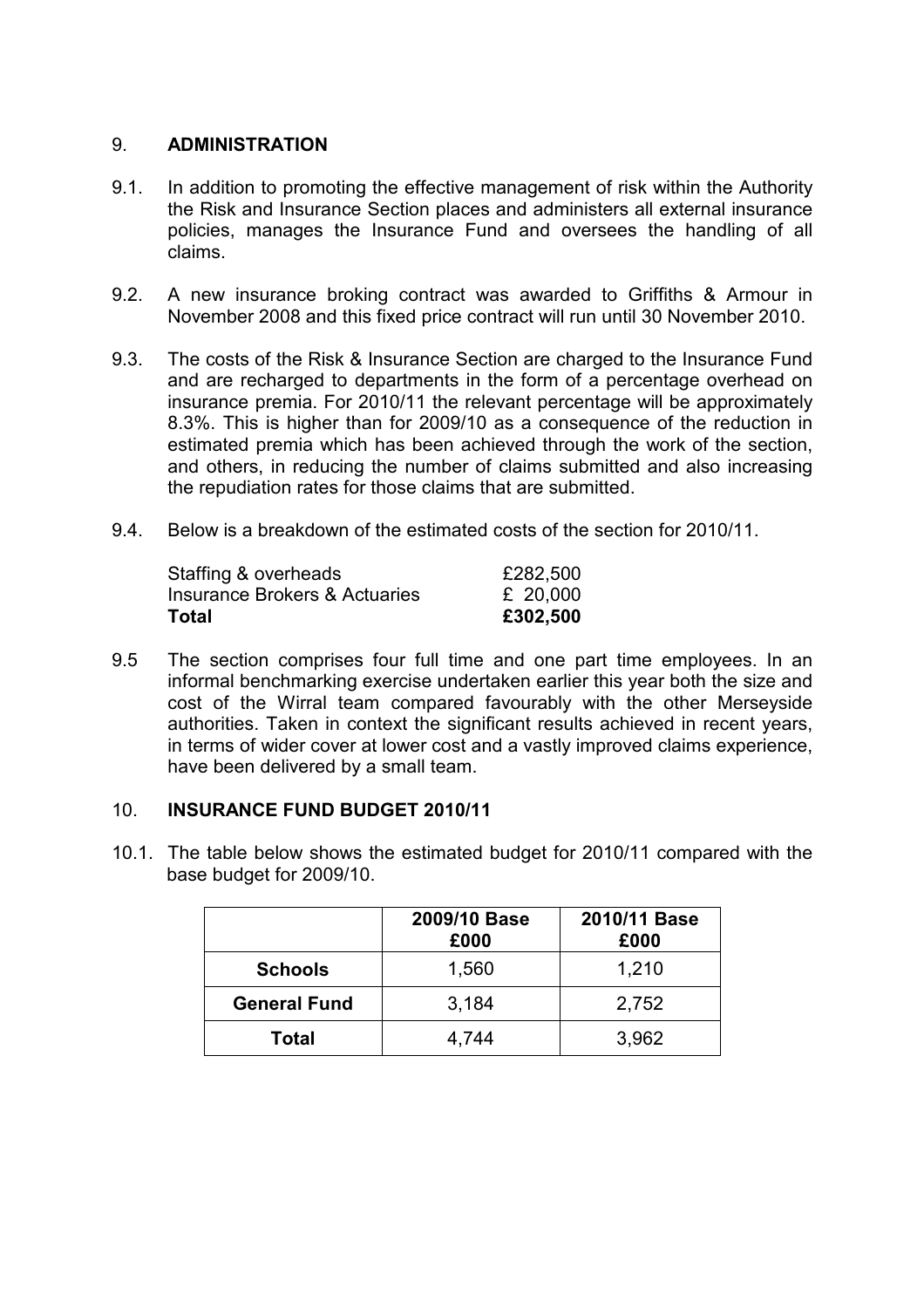- 10.2 The 2010/11 budget equates to an overall decrease of approximately 17%. This reduction in costs reflects the continuing improvements in claims experience and the effectiveness of the Risk & Insurance Team approach to procurement.
- 10.3 The 2009/10 Estimate contained a saving of £400,000 to the Department of Children & Young People resulting from a more equitable method of calculating costs for schools. Whilst this increased costs to schools in 2009/10 work done since by the Risk & Insurance Team including the risk ranking survey programme for secondary schools has assisted with reducing the charges to schools by £350,000 for 2010/11.
- 10.4 The Liability and Computer insurance contracts have been tendered and the outcome is reported elsewhere on this agenda. All other contracts are subject to Long Term Agreements which act to reduce the likelihood of any significant changes to cover or to premia. In the medium term there could be upward pressure on external premia if the recession causes insurers' investment returns to continue falling and reinsurance costs to rise. However the current position is that insurers are generally maintaining prices in order to retain business.
- 10.5 The Insurance Fund Budget for 2010/11 is shown in the Appendix.

#### 11. FINANCIAL IMPLICATIONS

11.1. In terms of the annual insurance premia the 2010/11 Budget shows a reduction of £0.8 million from the 2009/10 premia. This reflects the extensive work undertaken with schools during the year which has enabled the risks to be more accurately assessed and, more generally, the sustained improvements in claims management.

#### 12. STAFFING IMPLICATIONS

12.1. There are no direct staffing implications.

#### 13. EQUAL OPPORTUNITIES IMPLICATIONS

13.1. There are no direct equal opportunities implications.

#### 14. COMMUNITY SAFETY IMPLICATIONS

14.1. There are no direct community safety implications.

#### 15. PLANNING IMPLICATIONS

15.1. There are none arising out of this report.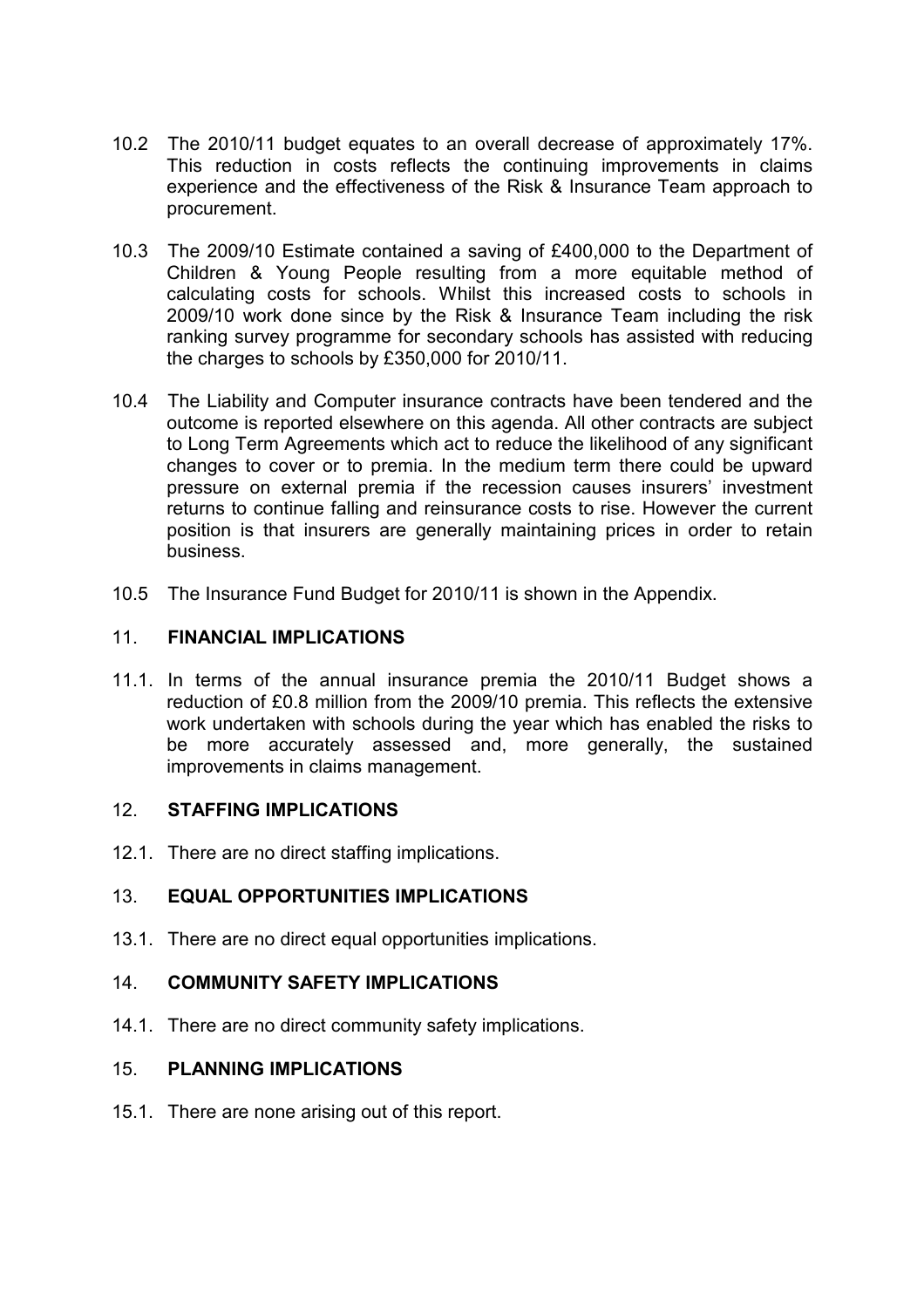# 16. LOCAL MEMBER SUPPORT IMPLICATIONS

16.1. There are no implications for any Members or wards.

# 17. BACKGROUND PAPERS

- 17.1. (i) Correspondence with Griffiths & Armour
	- (ii) Risk & Insurance Section Database
	- (iii) Zurich Municipal and Teceris Claims Management claims records

#### 18. RECOMMENDATIONS

- 18.1. That the Insurance Fund Budget 2010/11 be agreed.
- 18.2. That the savings of £430,000 to the General Fund and £350,000 to Schools in 2010/11 be agreed.

 IAN COLEMAN DIRECTOR OF FINANCE

FNCE/317/09